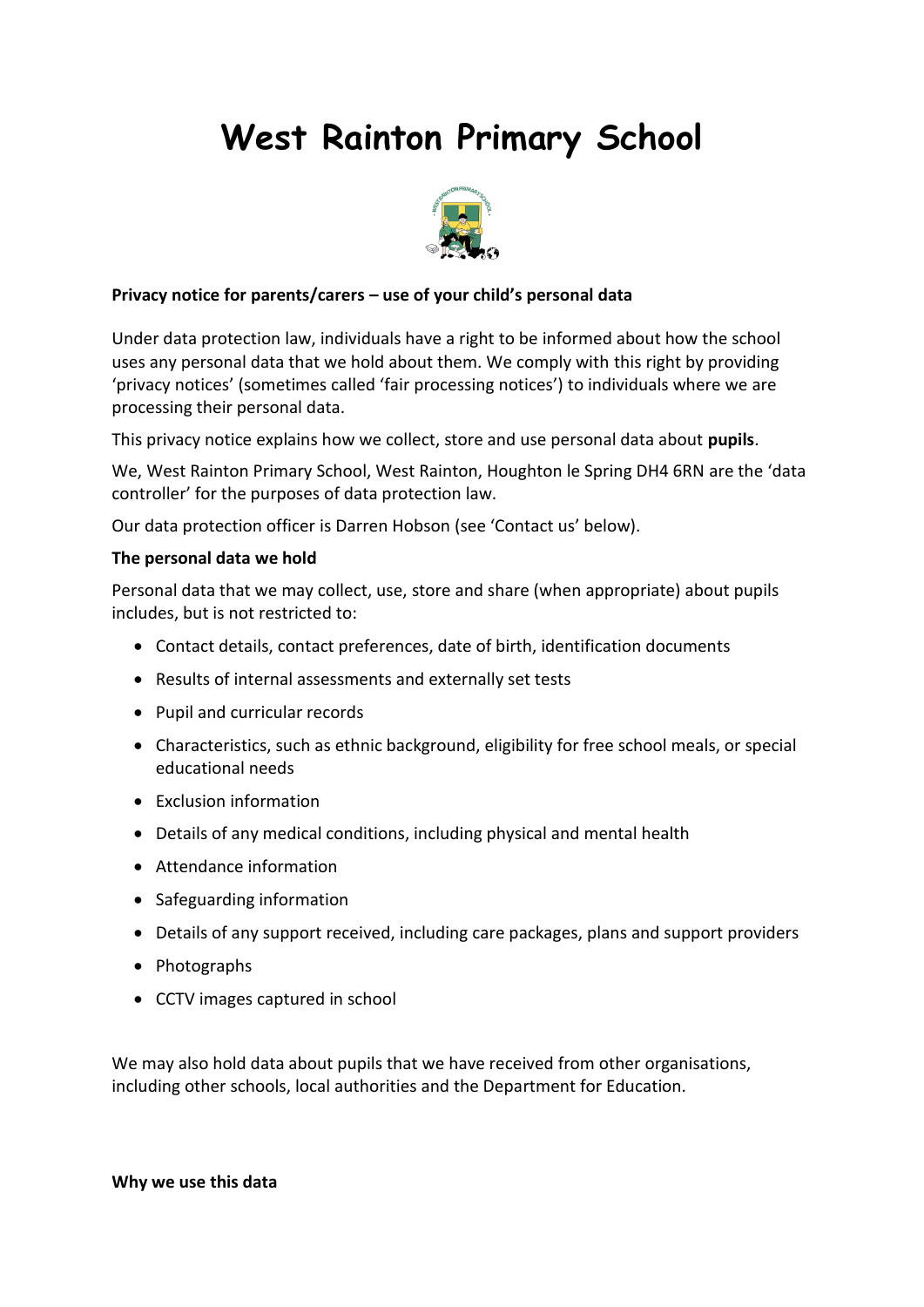We use this data to:

- Support pupil learning
- Monitor and report on pupil progress
- Provide appropriate pastoral care
- Protect pupil welfare
- Assess the quality of our services
- Administer admissions waiting lists
- Carry out research
- Comply with the law regarding data sharing

## **Our legal basis for using this data**

We only collect and use pupils' personal data when the law allows us to. Most commonly, we process it where:

- We need to comply with a legal obligation
- We need it to perform an official task in the public interest

Less commonly, we may also process pupils' personal data in situations where:

- We have obtained consent to use it in a certain way
- We need to protect the individual's vital interests (or someone else's interests)

Where we have obtained consent to use pupils' personal data, this consent can be withdrawn at any time. We will make this clear when we ask for consent, and explain how consent can be withdrawn.

Some of the reasons listed above for collecting and using pupils' personal data overlap, and there may be several grounds which justify our use of this data.

## **Collecting this information**

While the majority of information we collect about pupils is mandatory, there is some information that can be provided voluntarily.

Whenever we seek to collect information from you or your child, we make it clear whether providing it is mandatory or optional. If it is mandatory, we will explain the possible consequences of not complying.

#### **How we store this data**

We keep personal information about pupils while they are attending our school. We may also keep it beyond their attendance at our school if this is necessary in order to comply with our legal obligations. Our Record Keeping and Retention Policy, available on our website, sets out how long we keep information about pupils.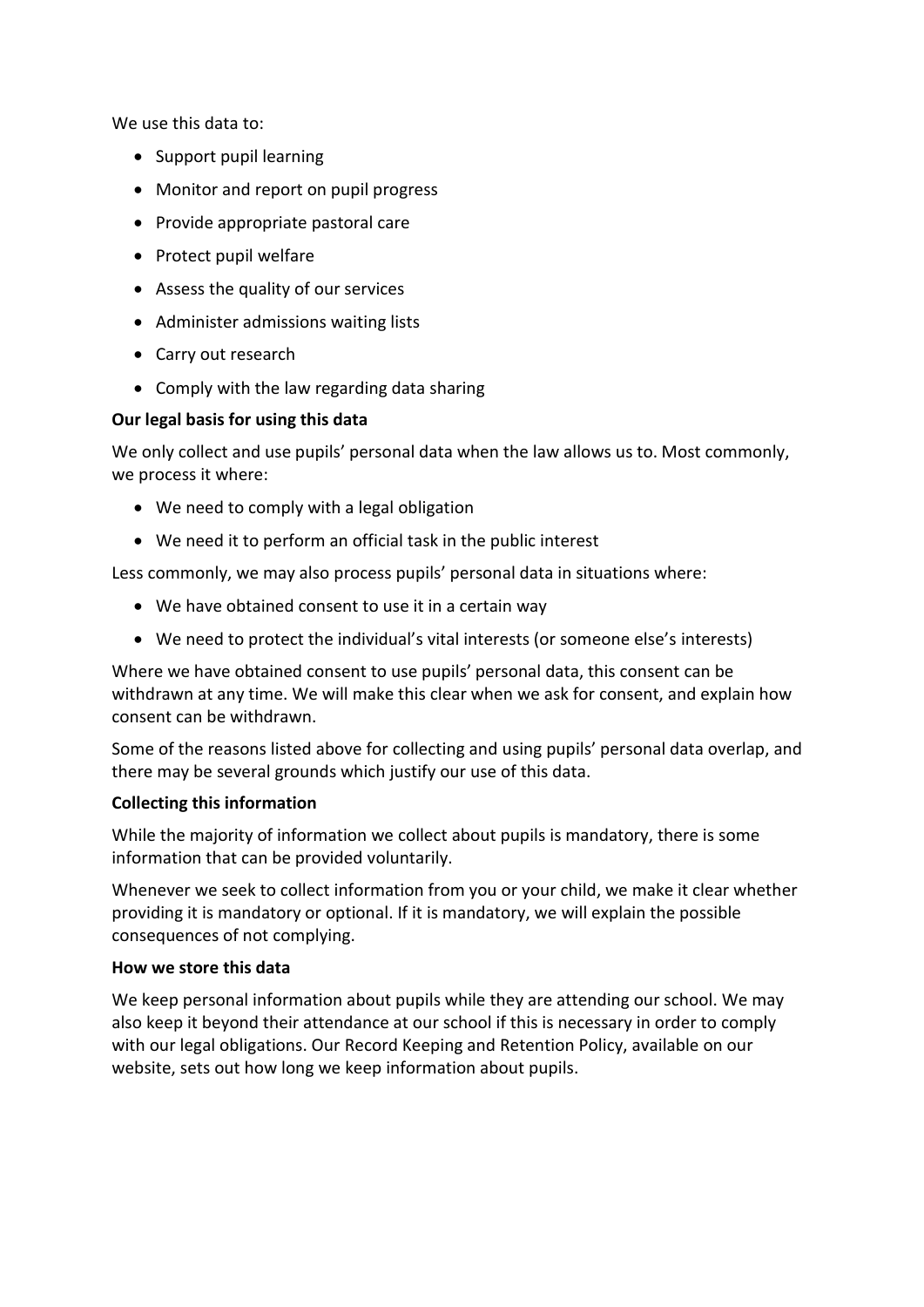## **Data sharing**

We do not share information about pupils with any third party without consent unless the law and our policies allow us to do so.

Where it is legally required, or necessary (and it complies with data protection law) we may share personal information about pupils with:

- Our local authority to meet our legal obligations to share certain information with it, such as safeguarding concerns and exclusions
- The Department for Education
- Educators and examining bodies
- Our regulator (Ofsted)
- $\bullet$  Suppliers and service providers to enable them to provide the service we have contracted them for
- Central and local government
- Health authorities
- Security organisations
- Health and social welfare organisations
- Professional advisers and consultants
- Charities and voluntary organisations
- Police forces, courts, tribunals
- Professional bodies

#### **National Pupil Database**

We are required to provide information about pupils to the Department for Education as part of statutory data collections such as the school census.

Some of this information is then stored in the [National Pupil](https://www.gov.uk/government/publications/national-pupil-database-user-guide-and-supporting-information) Database (NPD), which is owned and managed by the Department and provides evidence on school performance to inform research.

The database is held electronically so it can easily be turned into statistics. The information is securely collected from a range of sources including schools, local authorities and exam boards.

The Department for Education may share information from the NPD with other organisations which promote children's education or wellbeing in England. Such organisations must agree to strict terms and conditions about how they will use the data.

You can also [contact the Department for Education](https://www.gov.uk/contact-dfe) with any further questions about the NPD.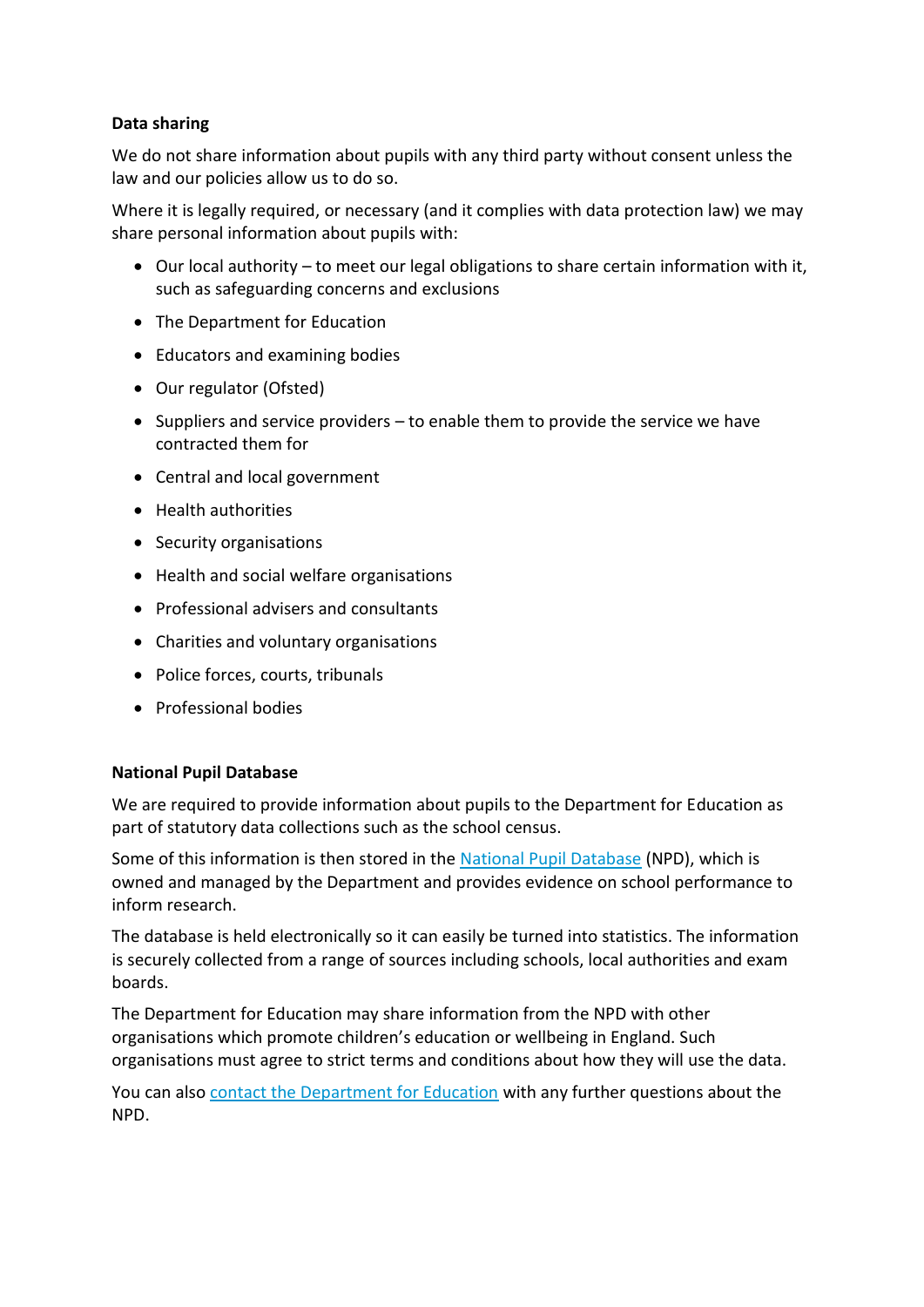# **Transferring data internationally**

Where we transfer personal data to a country or territory outside the European Economic Area, we will do so in accordance with data protection law.

## **Parents and pupils' rights regarding personal data**

Individuals have a right to make a **'subject access request'** to gain access to personal information that the school holds about them.

Parents/carers can make a request with respect to their child's data where the child is not considered mature enough to understand their rights over their own data (usually under the age of 12), or where the child has provided consent.

If you make a subject access request, and if we do hold information about you or your child, we will:

- Give you a description of it
- Tell you why we are holding and processing it, and how long we will keep it for
- Explain where we got it from, if not from you or your child
- Tell you who it has been, or will be, shared with
- Let you know whether any automated decision-making is being applied to the data, and any consequences of this
- Give you a copy of the information in an intelligible form

Individuals also have the right for their personal information to be transmitted electronically to another organisation in certain circumstances.

If you would like to make a request please contact our data protection officer.

Parents/carers also have a legal right to access to their child's **educational record**. To request access, please contact our data protection officer.

## **Other rights**

Under data protection law, individuals have certain rights regarding how their personal data is used and kept safe, including the right to

- Object to the use of personal data if it would cause, or is causing, damage or distress
- Prevent it being used to send direct marketing
- Object to decisions being taken by automated means (by a computer or machine, rather than by a person)
- In certain circumstances, have inaccurate personal data corrected, deleted or destroyed, or restrict processing
- Claim compensation for damages caused by a breach of the data protection regulations

To exercise any of these rights, please contact our data protection officer.